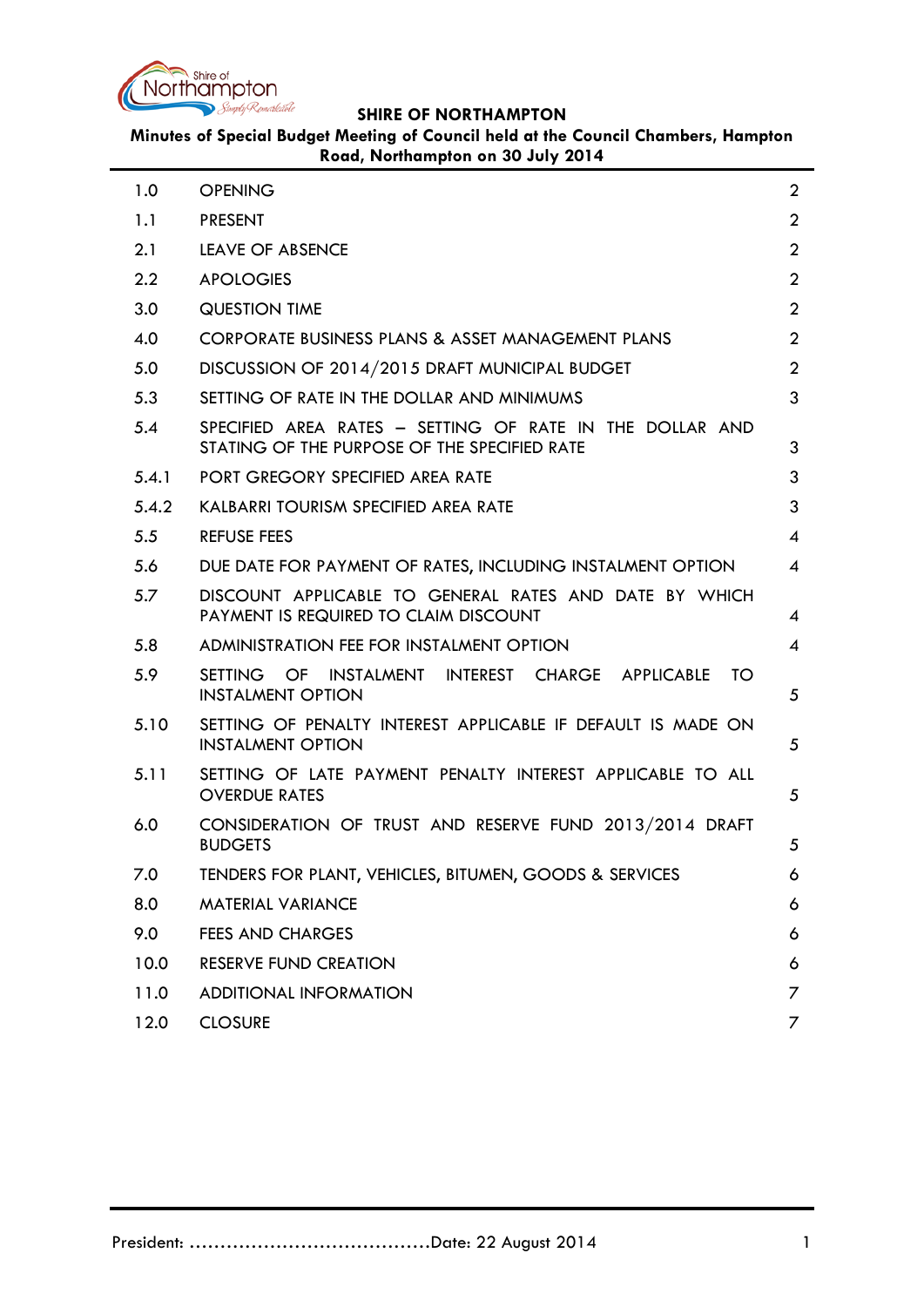

**Minutes of Special Budget Meeting of Council held at the Council Chambers, Hampton Road, Northampton on 30 July 2014**

### <span id="page-1-0"></span>**1.0 OPENING**

The Deputy President thanked all Councillors and staff present for their attendance and declared the meeting open at 1.00pm.

## <span id="page-1-1"></span>**1.1 PRESENT**

| Cr C Simkin                | Deputy President                   | Northampton Ward |  |
|----------------------------|------------------------------------|------------------|--|
| Cr T Carson                |                                    | Northampton Ward |  |
| Cr P Gliddon               |                                    | Kalbarri Ward    |  |
| Cr M Holt                  |                                    | Kalbarri Ward    |  |
| Cr M Scott                 |                                    | Kalbarri Ward    |  |
| Mr Garry Keeffe            | <b>Chief Executive Officer</b>     |                  |  |
| <b>Mr Grant Middleton</b>  | Deputy Chief Executive Officer     |                  |  |
| Mr Neil Broadhurst         | Manager Works & Technical Services |                  |  |
| Mr Glenn Bangay            | Principal EHO/Building Surveyor    |                  |  |
| <b>Mrs Hayley Williams</b> | <b>Principal Planner</b>           |                  |  |

## <span id="page-1-2"></span>**2.1 LEAVE OF ABSENCE**

Nil

### <span id="page-1-3"></span>**2.2 APOLOGIES**

Cr Wilson, Cr Stock-Standen, Cr Stanich, Cr Pike

## <span id="page-1-4"></span>**3.0 QUESTION TIME**

Nil

### <span id="page-1-5"></span>**4.0 CORPORATE BUSINESS PLANS & ASSET MANAGEMENT PLANS**

**Noted** 

### <span id="page-1-6"></span>**5.0 DISCUSSION OF 2014/2015 DRAFT MUNICIPAL BUDGET**

#### AFTERNOON TEA ADJOURNMENT

Council adjourned for afternoon tea at 3.01pm and reconvened at 3.08pm with the following in attendance:

Cr Simkin, Cr Carson, Cr Gliddon, Cr Scott, Cr Holt, Chief Executive Officer Garry Keeffe, Deputy CEO Grant Middleton, Manager Works & Technical Services Neil Broadhurst and Principal EHO/Building Surveyor Glenn Bangay, Mrs Hayley Williams Principal Planner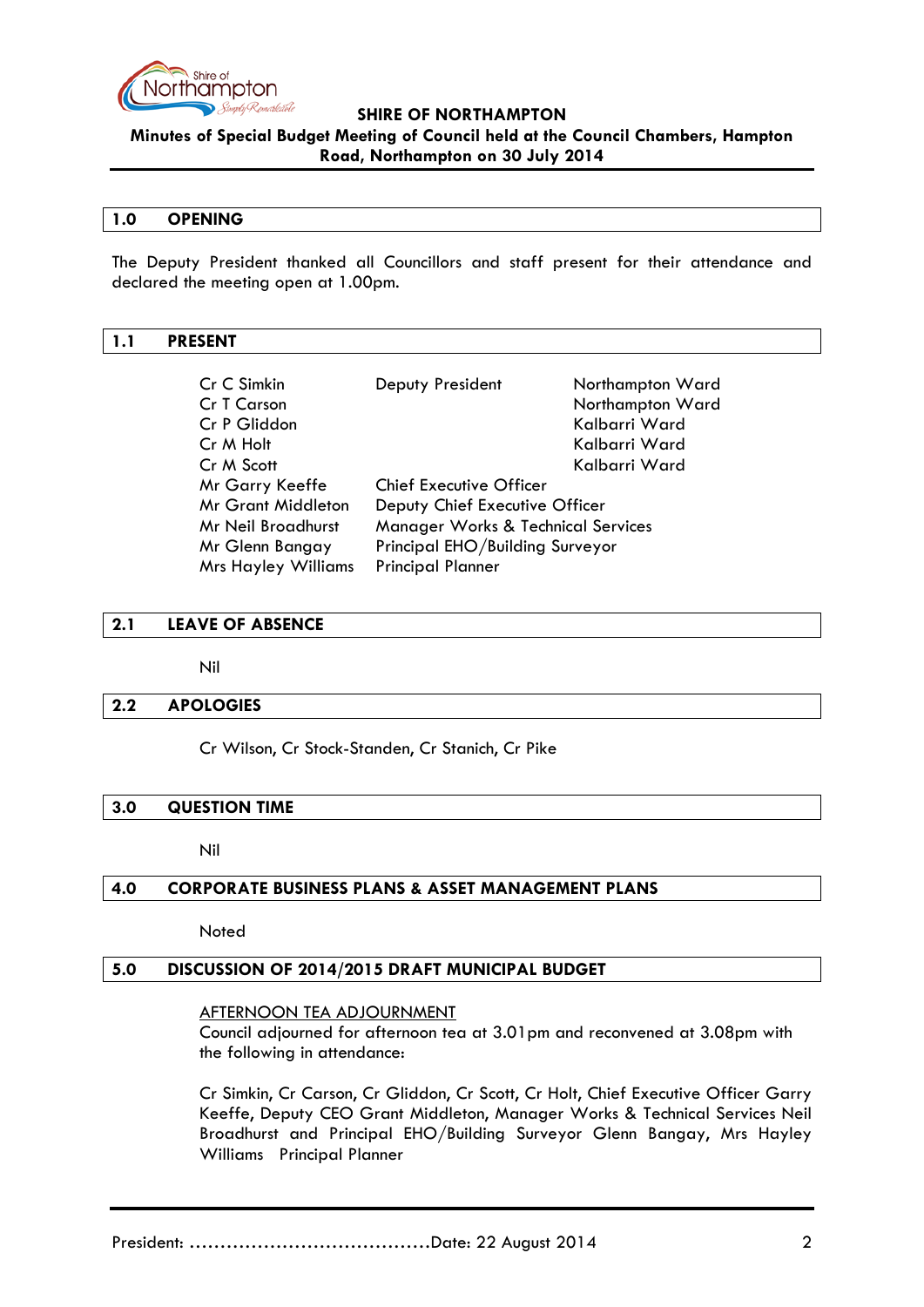

## <span id="page-2-0"></span>**Minutes of Special Budget Meeting of Council held at the Council Chambers, Hampton Road, Northampton on 30 July 2014**

## 5.3 SETTING OF RATE IN THE DOLLAR AND MINIMUMS

Moved Cr CARSON, seconded Cr HOLT

That the Draft Municipal Fund Budget for 2014/2015 be adopted as a balanced budget and the following charges be levied:

### *General Rates*

The rate in the dollar for all rateable Gross Rental Value properties be set at \$0.070383 and the rate in the dollar for all rateable Unimproved Value properties be set at \$0.010278.

### *Minimum Rates*

That the minimum rate on rateable Gross Rental Value and Unimproved Value properties be set at \$475.00 per assessment.

## CARRIED BY AN ABSOLUTE MAJORITY 5/0

<span id="page-2-1"></span>5.4 SPECIFIED AREA RATES – SETTING OF RATE IN THE DOLLAR AND STATING OF THE PURPOSE OF THE SPECIFIED RATE

## <span id="page-2-2"></span>5.4.1 PORT GREGORY SPECIFIED AREA RATE

Moved Cr GLIDDON, seconded Cr SCOTT

That the specified area rate in the dollar, for all rateable Port Gregory Gross Rental Value properties within the Port Gregory Townsite be set at \$0.022692 to raise approximately \$11,550 to fund the operating cost of maintaining the Port Gregory Water Supply.

## CARRIED BY AN ABSOLUTE MAJORITY 5/0

### <span id="page-2-3"></span>5.4.2 KALBARRI TOURISM SPECIFIED AREA RATE

Moved Cr GLIDDON, seconded Cr SCOTT

That the specified area rate in the dollar, for all rateable Kalbarri Gross Rental Value properties zoned Residential, Residential Development, Places of Public Assembly, Special Site, Special Rural, Commercial, Tourist Accommodation, Service Industry, Light Industry, Composite Light Industry, within the Kalbarri Town Planning Scheme No. 9 be set at \$0.001816, to raise approximately \$30,000, being for Tourism Infrastructure related projects and Tourism Promotional Advertising within the Kalbarri Ward.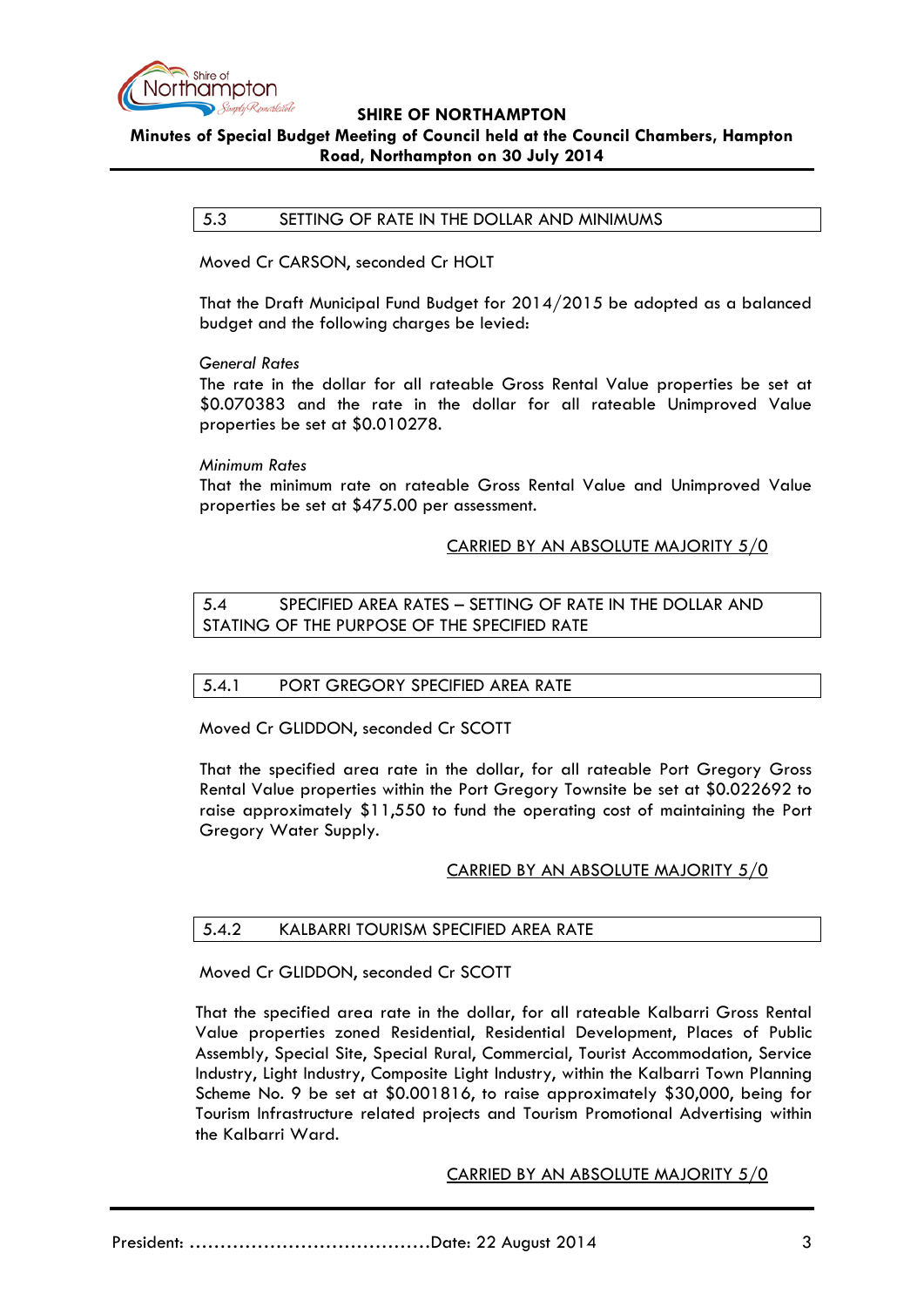

# <span id="page-3-0"></span>**Minutes of Special Budget Meeting of Council held at the Council Chambers, Hampton Road, Northampton on 30 July 2014**

5.5 REFUSE FEES

Moved Cr SCOTT, seconded Cr HOLT

That Council set the refuse charges for 2014/2015 as follows:

| Kalbarri Domestic Collection                     | \$330 |
|--------------------------------------------------|-------|
| Kalbarri Business Collection (Double)            | \$660 |
| Northampton & Other Domestic Collection          | \$330 |
| Northampton & Other Business Collection (Double) | \$660 |

## CARRIED BY AN ABSOLUTE MAJORITY 5/0

## <span id="page-3-1"></span>5.6 DUE DATE FOR PAYMENT OF RATES, INCLUDING INSTALMENT **OPTION**

Moved Cr SCOTT, seconded Cr GLIDDON

That the due date for the payment of rates be  $6<sup>th</sup>$  October 2014 and the remaining due dates for rate instalment payments be  $8<sup>th</sup>$  December 2014, 2<sup>nd</sup> February 2015 and  $7<sup>th</sup>$  April 2015

## CARRIED BY AN ABSOLUTE MAJORITY 5/0

## <span id="page-3-2"></span>5.7 DISCOUNT APPLICABLE TO GENERAL RATES AND DATE BY WHICH PAYMENT IS REQUIRED TO CLAIM DISCOUNT

Moved Cr SCOTT, seconded Cr GLIDDON

That a discount of 5% be allowed on general rates, applicable to all rate assessments that are paid by 4:30pm on 6<sup>th</sup> October 2014.

## CARRIED BY AN ABSOLUTE MAJORITY 5/0

## <span id="page-3-3"></span>5.8 ADMINISTRATION FEE FOR INSTALMENT OPTION

Moved Cr SCOTT, seconded Cr GLIDDON

That an administration fee of \$5.00 per rate instalment payment be charged.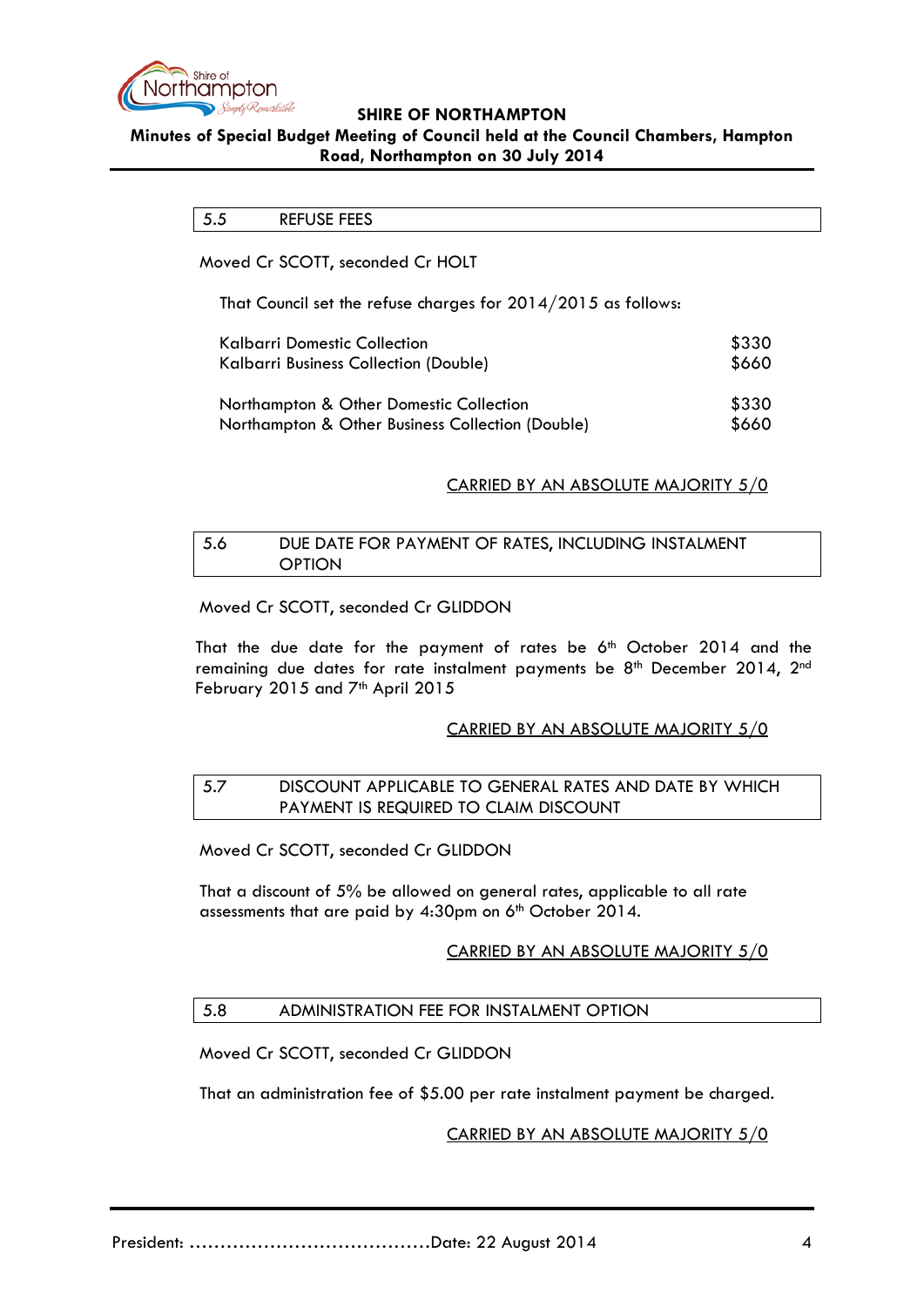

# <span id="page-4-0"></span>**Minutes of Special Budget Meeting of Council held at the Council Chambers, Hampton Road, Northampton on 30 July 2014**

5.9 SETTING OF INSTALMENT INTEREST CHARGE APPLICABLE TO INSTALMENT OPTION

Moved Cr SCOTT, seconded Cr GLIDDON

That an instalment interest rate of 5% per annum be charged on all rate assessments that are paid by instalments.

## CARRIED BY AN ABSOLUTE MAJORITY 5/0

#### <span id="page-4-1"></span>5.10 SETTING OF PENALTY INTEREST APPLICABLE IF DEFAULT IS MADE ON INSTALMENT OPTION

Moved Cr SCOTT, seconded Cr GLIDDON

That a penalty interest rate of 10% per annum be applicable to the outstanding rates amount if a ratepayer defaults on the payment of a rates instalment**.**

## CARRIED BY AN ABSOLUTE MAJORITY 5/0

### <span id="page-4-2"></span>5.11 SETTING OF LATE PAYMENT PENALTY INTEREST APPLICABLE TO ALL OVERDUE RATES

Moved Cr SCOTT, seconded Cr GLIDDON

That a late payment penalty of 10% per annum be charged on all rates outstanding after 6<sup>th</sup> October 2014, where no instalment option was taken.

## CARRIED BY AN ABSOLUTE MAJORITY 5/0

### <span id="page-4-3"></span>6.0 CONSIDERATION OF TRUST AND RESERVE FUND 2013/2014 DRAFT BUDGETS

Moved Cr HOLT, seconded Cr CARSON

That the Trust Budget and Reserve Fund Budget for 2014/2015 be adopted.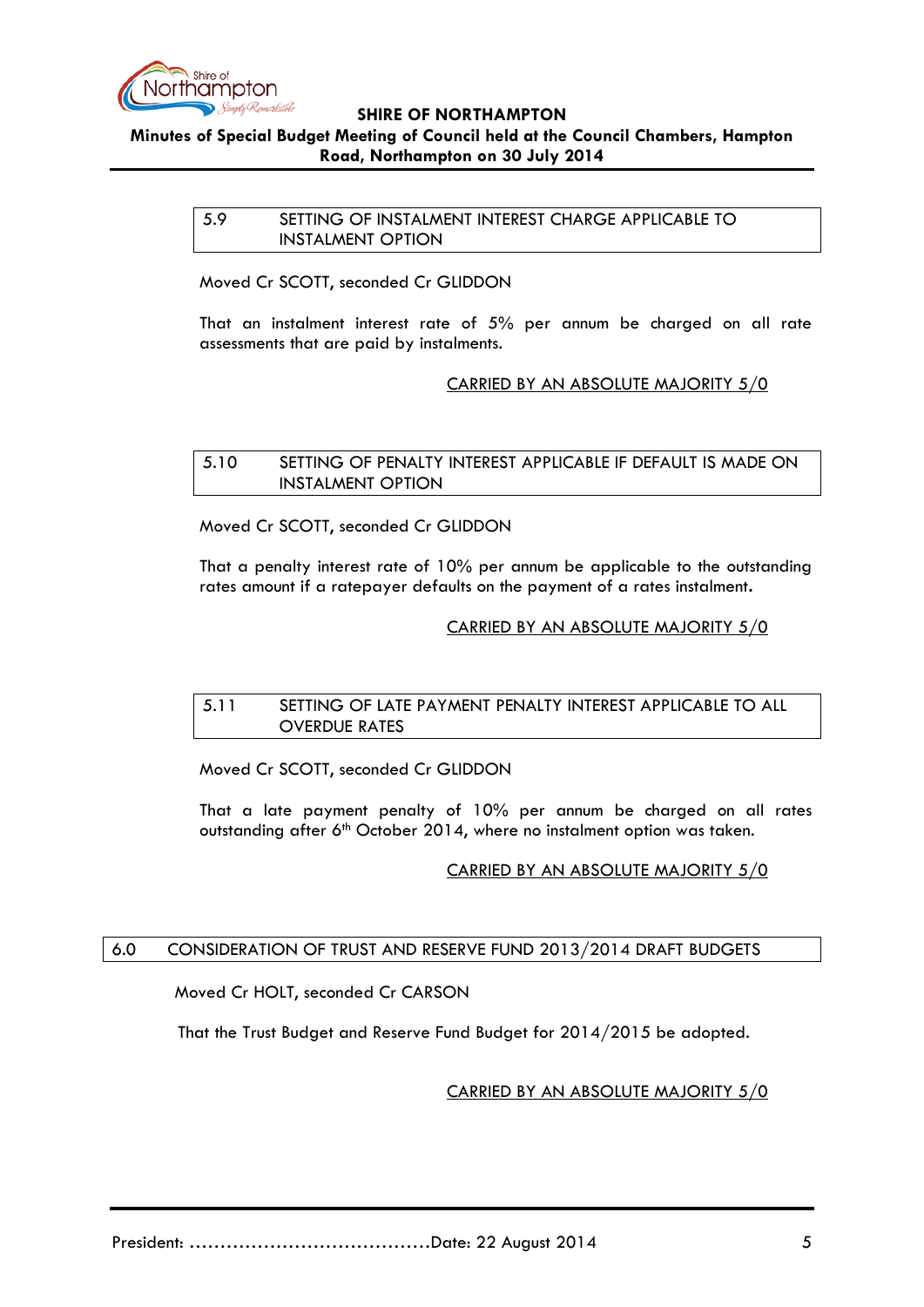

## **SHIRE OF NORTHAMPTON Minutes of Special Budget Meeting of Council held at the Council Chambers, Hampton Road, Northampton on 30 July 2014**

#### <span id="page-5-0"></span>7.0 TENDERS FOR PLANT, VEHICLES, BITUMEN, GOODS & SERVICES

Moved Cr SIMKIN, seconded Cr SCOTT

That the Chief Executive Officer be authorised to call tenders, as per the requirements and provisions of the Local Government Act 1995, for the provision of goods and services as approved within the 2014/2015 Budget.

## CARRIED BY AN ABSOLUTE MAJORITY 5/0

#### <span id="page-5-1"></span>8.0 MATERIAL VARIANCE

Moved Cr CARSON, seconded Cr GLIDDON

That the Budget Variance parameters for the 2014/2015 financial year be set at \$5,000 as per FM Reg 34 (5).

## CARRIED BY AN ABSOLUTE MAJORITY 5/0

### <span id="page-5-2"></span>9.0 FEES AND CHARGES

Moved Cr GLIDDON, seconded Cr HOLT

That Council adopts the Schedule of Fees and Charges for the 2014/2015 financial year as presented.

## CARRIED BY AN ABSOLUTE MAJORITY 5/0

### <span id="page-5-3"></span>10.0 RESERVE FUND CREATION

Moved Cr HOLT, seconded Cr CARSON

That Council approve the creation of the "Kalbarri Tennis , Netball & Basketball Courts Reserve" for the development of Tennis, Netball and Basketball facilities in Kalbarri.